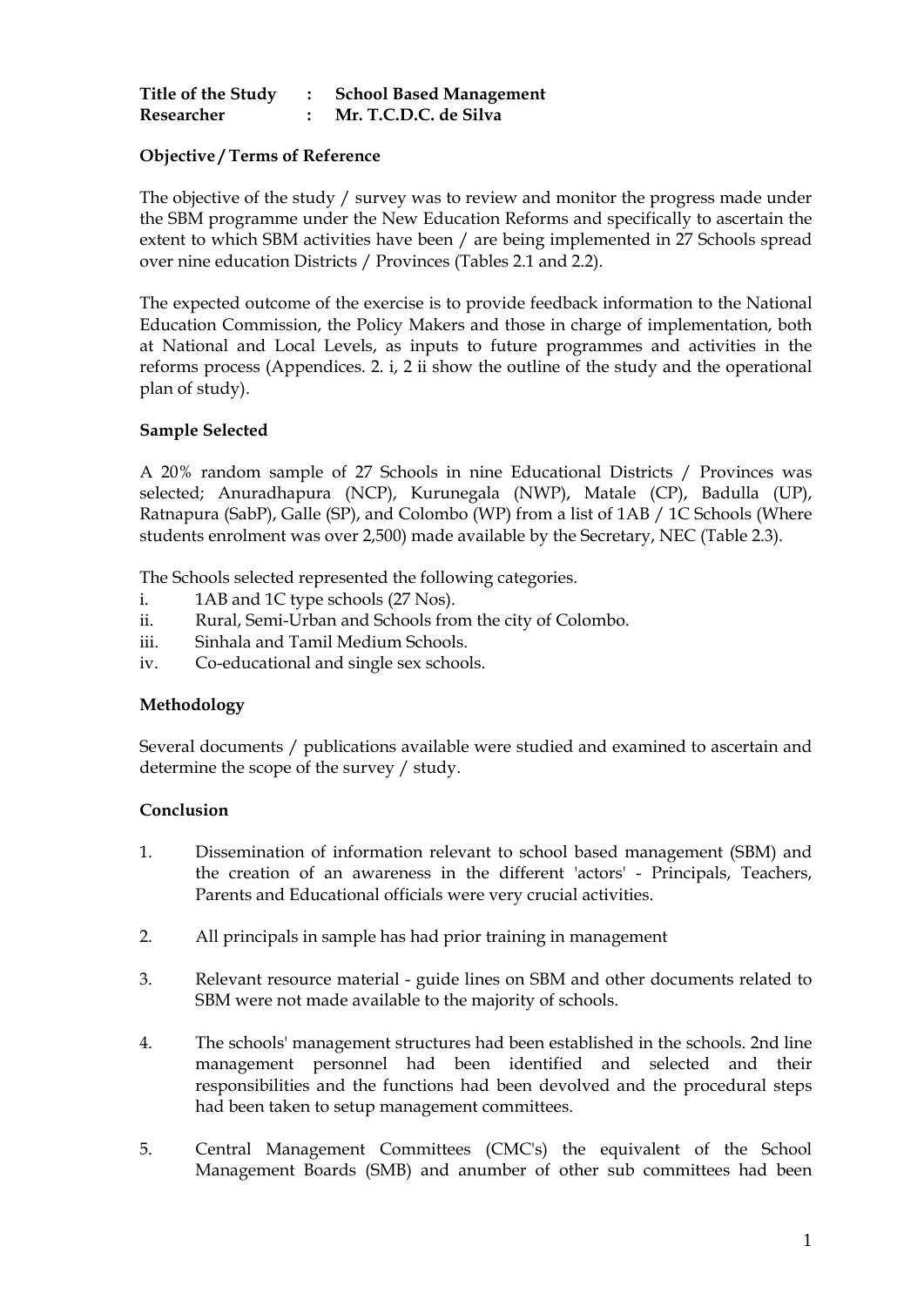setup. None of the schools had setup equivalent to School Management Teams (SMT) as required in the guidelines in SBM.

- 6. With many constraints and impediments, the implementation of the SBM programme had generated some positive and encouraging innovative practices in schools. These are some noteworthy developments.
- 7. The study identified that monitoring and supervision by provincial and central level education officials had not taken place as intended
- 8. Management Training imparted through the training programmes conducted by the CPDEM has had its positive impact on Principals' performances in the schools.
- 9. Principals together with the 2nd line management and the teachers expressed their concerns regarding the large size of their schools and specifically the large size of their classes. These remain the major factors that threaten the successful implementation of school based management. Execesive numbers in classes affect classroom management and also learning-teaching.
- 10. All principals have accepted school based management as an effective instrument to bring about positive transformation within the school system to promote efficiency.
- 11. A major issue of concern in the education system has been the disparities in the provision and out comes of education that have reinforced socio-economic disparities.
- 12. There models were identified to be in operation in the school system. Their impact on the school system had been both positive and negative, when the impact was negative; harmful and destructive repercussions had been recorded.

### **Recommendations**

Recommendations presented below are based on the finding of the study.

- A. The basic documents, guidelines and other resource material ought to be made available to schools, well in advance of the implementation of SBM and also in adequate numbers to meet the needs of the schools and the 2nd line management.
- B. The need for training at implementation level ought to be recognized. Training needs surveys ought to be carried out periodically to identify the unmet needs and demands of each school throughout implementation.
- C. The provincial and zonal administration should organize monitoring, progress control and review action and offer constructive guidance to principals and teachers. This vital process needs to be sustained throughout.
- D. The education officials should be trained periodically to carryout meaningful supervisory functions.